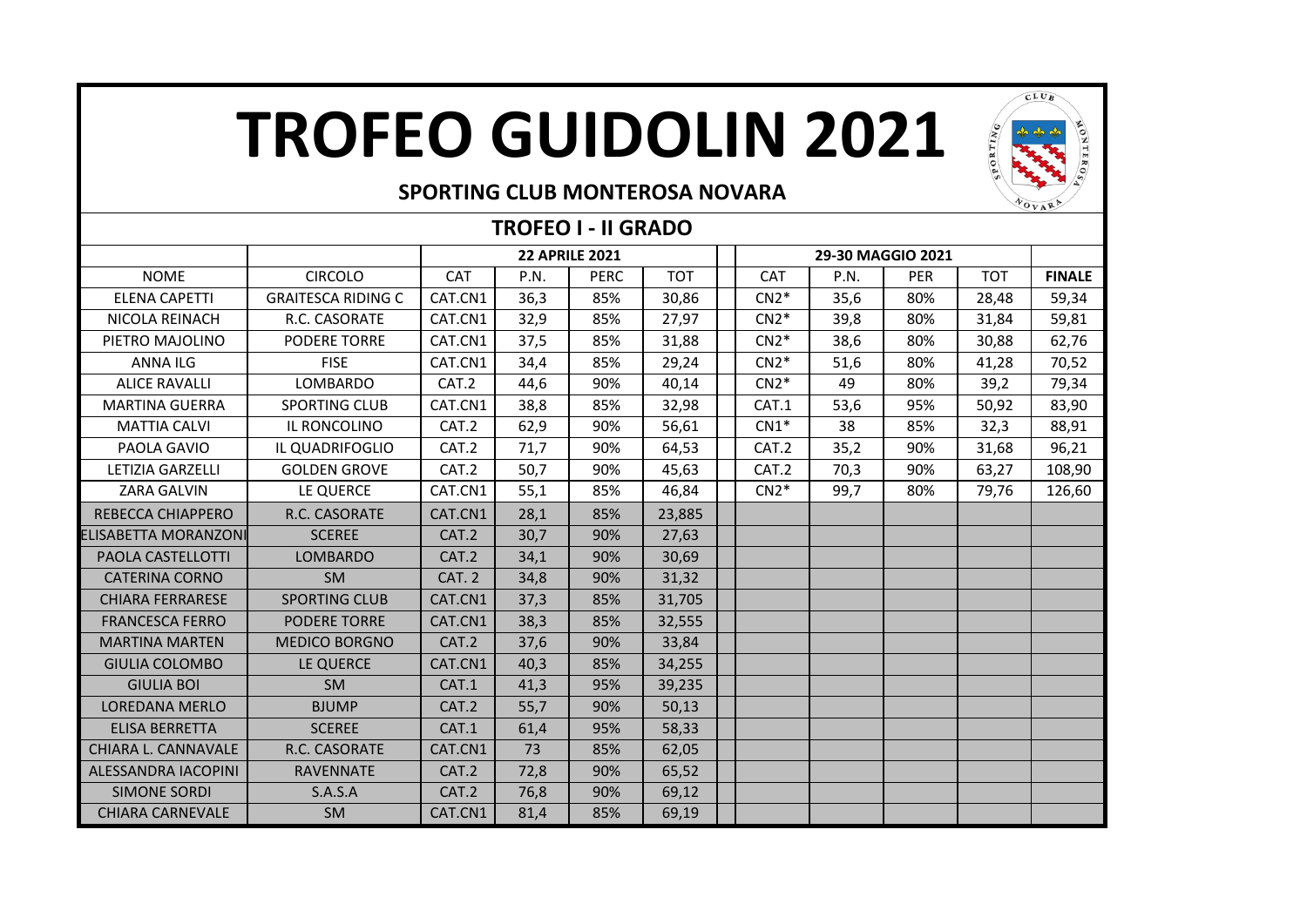# **TROFEO GUIDOLIN 2021**



### **SPORTING CLUB MONTEROSA NOVARA**

### **TROFEO BREVETTI**

| <b>NOME</b>                 | <b>CIRCOLO</b>            | <b>22 APRILE 2021</b> |       |      |            |               |       |      |            |               |
|-----------------------------|---------------------------|-----------------------|-------|------|------------|---------------|-------|------|------------|---------------|
|                             |                           | CAT                   | P.N.  | %    | <b>TOT</b> | <b>CAT</b>    | P.N.  | %    | <b>TOT</b> | <b>FINALE</b> |
| <b>GIACOMO GARDINI</b>      | <b>SCEREE</b>             | CAT.1                 | 29,7  | 95%  | 28,22      | CAT.2         | 29,4  | 90%  | 26,46      | 54,68         |
| ELISA MENDICHI S.           | <b>S.DELLA CAPINERA</b>   | <b>INVITO</b>         | 29    | 100% | 29,00      | <b>INVITO</b> | 28,8  | 100% | 25,92      | 54,92         |
| PIETRO VOGHERA              | IL GALLINO                | CAT.2                 | 42,2  | 90%  | 37,98      | CAT.2         | 36,4  | 90%  | 32,76      | 70,74         |
| <b>GIULIA ROSSO</b>         | SC. GLI ELFI              | CAT.1                 | 44,6  | 95%  | 42,37      | CAT.1         | 33,6  | 95%  | 31,92      | 74,29         |
| <b>CAROLA CARABELLI</b>     | <b>GOLDEN GROVE</b>       | CAT.1                 | 31,8  | 95%  | 30,21      | CAT.1         | 49    | 95%  | 46,55      | 76,76         |
| <b>GIULIA LOTITO</b>        | <b>SCEREE</b>             | CAT.1                 | 45    | 95%  | 42,75      | CAT.1         | 37    | 95%  | 35,15      | 77,90         |
| PAOLA BILUCAGLIA            | SPORTING MONTEROSA        | CAT.2                 | 34,6  | 90%  | 31,14      | CAT.2         | 58,6  | 90%  | 52,74      | 83,88         |
| <b>VIRGINIA ALBERTI</b>     | <b>SPORTING MONTEROSA</b> | <b>INVITO</b>         | 30,3  | 100% | 30,30      | CAT.1         | 60,3  | 95%  | 57,285     | 87,59         |
| <b>BEATRICE A. TIMO</b>     | SPORTING MONTEROSA        | CAT.2                 | 53,1  | 90%  | 47,79      | CAT.2         | 49,1  | 90%  | 44,19      | 91,98         |
| <b>LAURA RUA</b>            | EQUIN'OZIO                | CAT.1                 | 59,7  | 95%  | 56,72      | CAT.1         | 42,4  | 95%  | 40,28      | 97,00         |
| <b>CHIARA ALBERTI</b>       | SPORTING MONTEROSA        | <b>INVITO</b>         | 28,7  | 100% | 28,70      | CAT.1         | 105,5 | 95%  | 100,225    | 128,93        |
| MICHELE GIRAUDO             | I CAVALIERI DELL'ASCIA    | <b>INVITO</b>         | 53,8  | 100% | 53,80      | CAT.1         | 79,7  | 95%  | 75,715     | 129,52        |
| <b>ANNA BESSINI</b>         | <b>SC. GLI ELFI</b>       | CAT.1                 | 46,4  | 95%  | 44,08      | CAT.1         | 91,5  | 95%  | 86,925     | 131,01        |
| <b>MATILDE GIANELLO</b>     | IL GHIRO                  | CAT.1                 | 98,9  | 95%  | 93,96      | CAT.1         | 104,5 | 95%  | 99,275     | 193,23        |
| NICOLO' LOZZA               | <b>SCEREE</b>             | CAT.2                 | 65    | 90%  | 58,50      | $CN1*$        | ELIM. |      |            |               |
| <b>BIANCA TOSA</b>          | IL GALLINO                | CAT.1                 | 52,8  | 95%  | 50,16      |               |       |      |            |               |
| <b>BEATRICE M. CASTELLI</b> | <b>SCEREE</b>             | CAT.2                 | 111,3 | 90%  | 100,17     |               |       |      |            |               |
| <b>MARIA V. CELSI</b>       | PODERE CONSANI            | CAT.2                 | 26,3  | 90%  | 23,67      |               |       |      |            |               |
| <b>FRANCESCO ANNIO</b>      | <b>S.DELLA CAPINERA</b>   | <b>INVITO</b>         | 27,1  | 100% | 27,1       |               |       |      |            |               |
| <b>GRETA GHIRELLI</b>       | <b>RAVENNATE</b>          | CAT.2                 | 33,6  | 90%  | 30,24      |               |       |      |            |               |
| <b>VIVIANA BOSELLO</b>      | <b>TENUTA LA MANDRIA</b>  | CAT.2                 | 36,5  | 90%  | 32,85      |               |       |      |            |               |
| <b>EDMONDO VIGNANI</b>      | R.C. CASORATE             | CAT.2                 | 38,9  | 90%  | 35,01      |               |       |      |            |               |